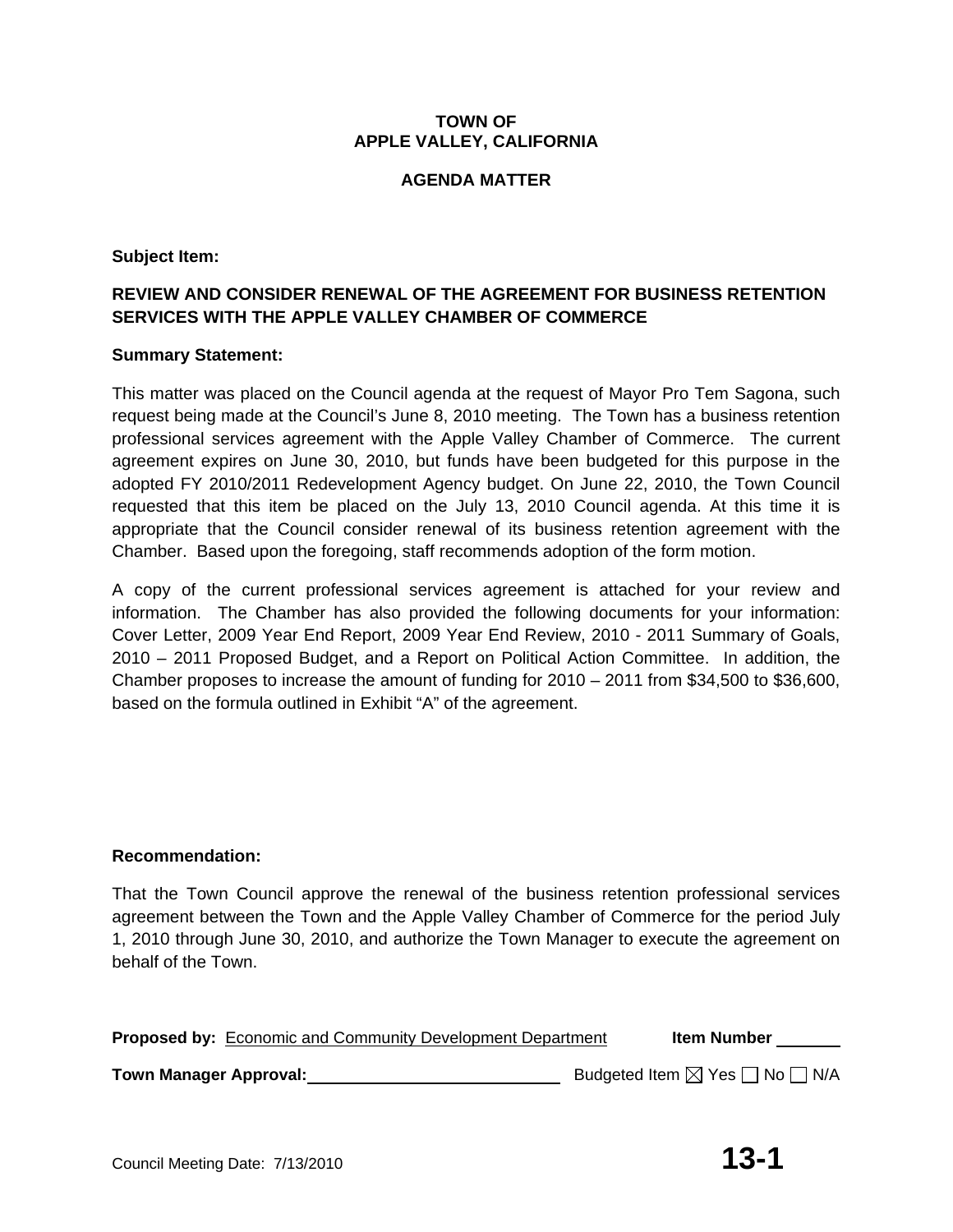

THIS AGREEMENT, effective  $\Box$ **J/y** |  $\Box$  ZDC $\beta$  is entered into by and between the Town of Apple Valley, a municipal corporation (hereinafter referred to as "The Town") and the Apple Valley Chamber of Commerce, anon-profit corporation (hereinafter referred to as "Chamber).

#### **WITNESSETH:**

WHEREAS, The Town desires to promote its advantages as a business, retail, commercial, recreational and residential center, disseminating information relative thereto, and to properly follow up and give consideration to inquiries made from time to time relative to the various activities of the Town and its opportunities; and

WHEREAS, The Town desires Chamber to perform certain promotional and other services for The Town, which The Town believes will be of great advantage and benefit to The Town, and to the citizens, residents, property owners, and taxpayers thereof, and will promote the general welfare; and

WHEREAS, Chamber represents it is organized for such promotional activities on behalf of The Town, and is in a position to accomplish such aims and purposes of The Town in an efficient and economical manner: and

WHEREAS. Section 37110 of the Government Code of the State of California authorizes the expenditure of public funds by a municipal corporation for advertising or publicity as therein and herein provided;

NOW, THEREFORE, in consideration of the covenants and promises hereinafter set forth, the parties hereto hereby agree as follows:

1. That the foregoing recitals are true and correct and constitute statements of fact herein upon which the parties rely and are incorporated herein by this reference.

2. Chamber shall carry on promotional activities as follows:

a. Maintain an office available to the public to be identified by suitable sign that will be readily identifiable by members of the public, and provide information to visitors, tourists, businesses, commercial interests, professional people and residents. A staff member or members of Chamber will be available daily during regular office hours by the Town, Monday through Friday. If additional office hours are required. The Town agrees to pay separately for those hours, and for the reasonable cost for such hours, and upon such terms and hours as are agreed to by the parties.

b. Employ competent personnel to carry on promotional activities herein enumerated.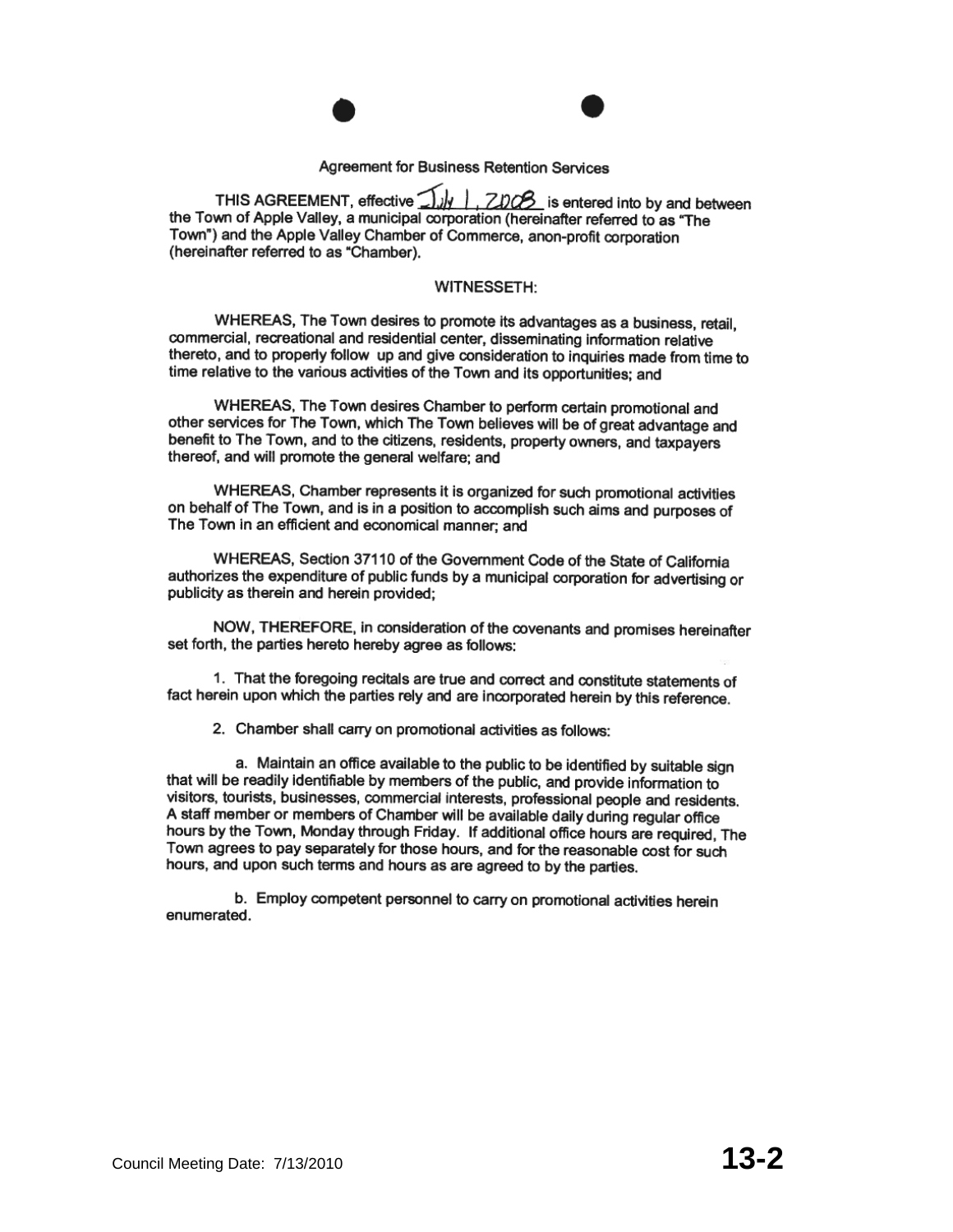c. Answer promptly all correspondence to the Chamber and as may be referred to the Chamber by the Town relative to the business, industrial, residential, educational, cultural and recreational advantages and opportunities in The Town and disseminate information by correspondence, newspaper publicity and personal contacts, favorably advertising such advantages and opportunities.

d. Prepare articles and news releases and stories, compile data, gather and assemble news items, photographs, literature and demographic and historical articles descriptive of The Town's resources, and develop proper surveys whereby outside interests and individuals may be induced to locate in the Town, in reliance on and based upon the Town's General Plan or specific Council direction.

e. Supply maps and promotional literature about The Town and maintain files on economic conditions, commercial and industrial sites, tourist information and general business information about the community. Chamber will be responsible for updating published information included in Chamber literature, although The Town agrees to cooperate with Chamber in sharing information. These materials will be available to visitors, tourists and potential commercial interest who are seeking information.

f. Aid in promoting the development and use of unoccupied and vacant properties.

g. Interview business and industrial executives with the view of urging the establishment of their business activities in The Town, in reliance on and based upon the Town's General Plan or specific Council direction.

h. Promote and invite trade and business meetings, celebrations and conferences whereby outside interests and individuals may become acquainted with the advantages and opportunities in The Town.

i. Carry on such other duties as may be requested by The Town to promote the business, industrial and residential development of the Town.

3. Chamber shall furnish semi-annual reports of its promotional activities to The Town, which shall consist of the activities scheduled for the next six succeeding months and a review of the activities accomplished during the preceding six months. Said reports shall include a detailed breakdown of all amounts expended and expected to be expended by Chamber for said activities.

4. Chamber will submit to The Town a budget request and program for each fiscal year (July to June 30) in the manner, at the time, and in the form requested the Town Manager. The amount of the budget request shall be based upon a formula approved by the Town Council, attached to this agreement as Exhibit "A", and as amended at the discretion of and by Resolution of the Council from time to time. The amount shall be allocated as follows: one-half shall be paid in advance in July (or immediately after the Town's annual budget is adopted, whichever is later) and the balance due in January of the same fiscal year.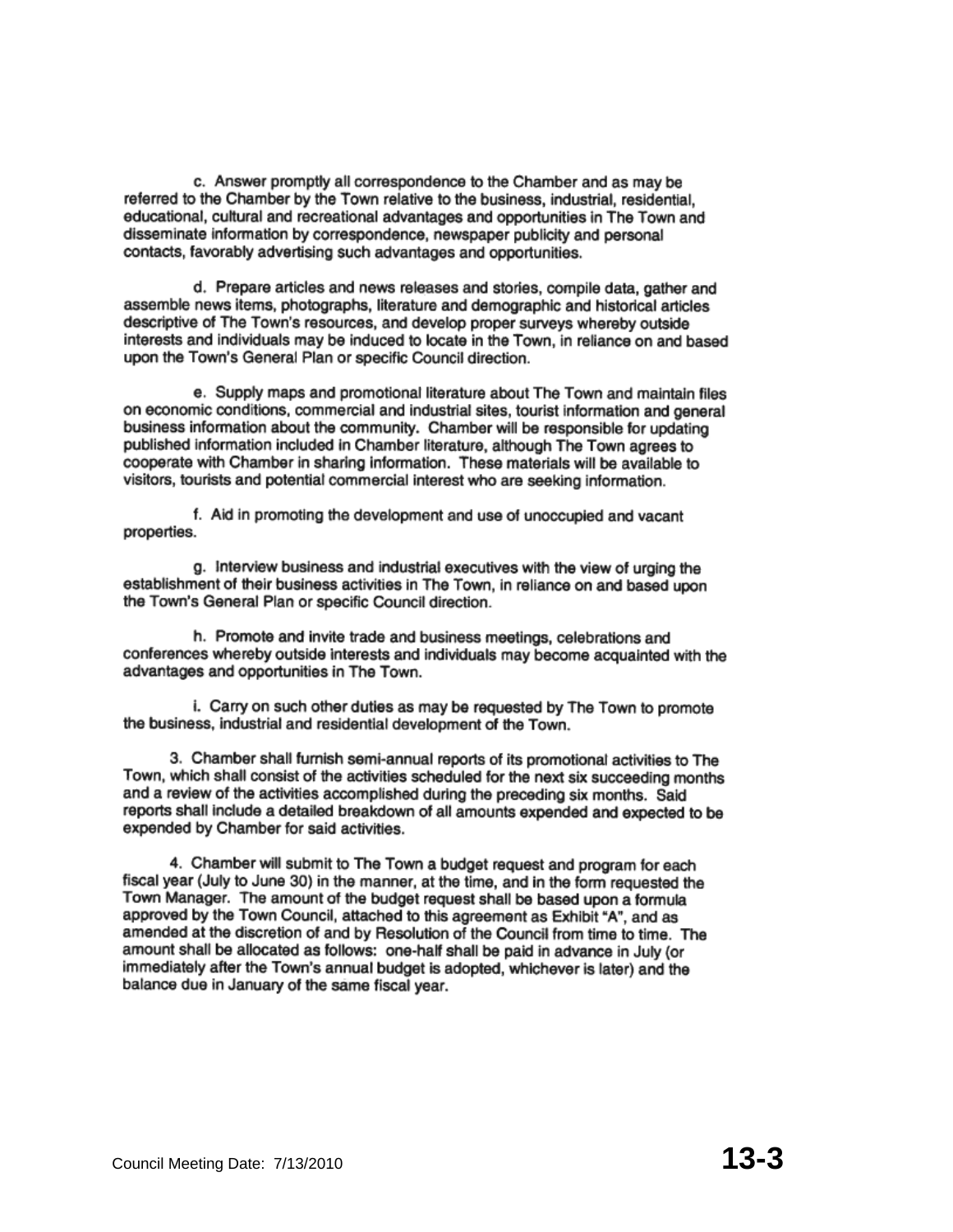5. This Agreement shall become effective on the date of execution hereof by both parties, and shall continue in effect until June 30, 2009; provided, however, that this Agreement will be renewed each fiscal year thereafter, for periods of one year. commencing July 1 through June 30 of the succeeding year, upon action of the Town Council budgeting funds as provided in Paragraph 4 hereof, and upon Chamber's written acceptance of said final budget allocation.

6. The Town reserves the right to award separate bids for more specific advertising and promotional projects approved the Town Council during the term of this Agreement.

7. In the event, in the opinion of the majority of the Town Council, Chamber is not functioning effectively. The Town may give Chamber notice of this fact, specifying in detail the alleged default(s) or problem(s), and Chamber must forthwith correct said default(s) or problem(s) within [30] days; this Agreement may be terminated by action of the majority of the Town Council if the Town Council in its discretion determines the alleged default(s) or problem(s) has (have) not been effectively corrected.

8. This agreement may be amended signed by both parties, with the exception of the procedure outlined in Paragraph 4. Failure on the part of either party to enforce any provision of this Agreement shall be construed as a waiver of the right to compel enforcement of such provision or provisions at that time, but shall not be construed as a waiver to enforce such provision or provisions with respect to future occurrences: if the parties intend thereby to modify any provisions for future purposes, that modification should be made by said written amendment thereto.

9. It is understood that the contractual relationship of Chamber to The Town is that of independent contractor.

IN WITNESS WHEREOF, the parties hereto have caused this Agreement to be executed in duplicate on the date indicated below.

muce MODOC<br>Chamber of Commerce Date: 6/19/08

Date:  $6 - 74 - 08$ Timothy J. Jasper, Mayor

Town of Apple Valley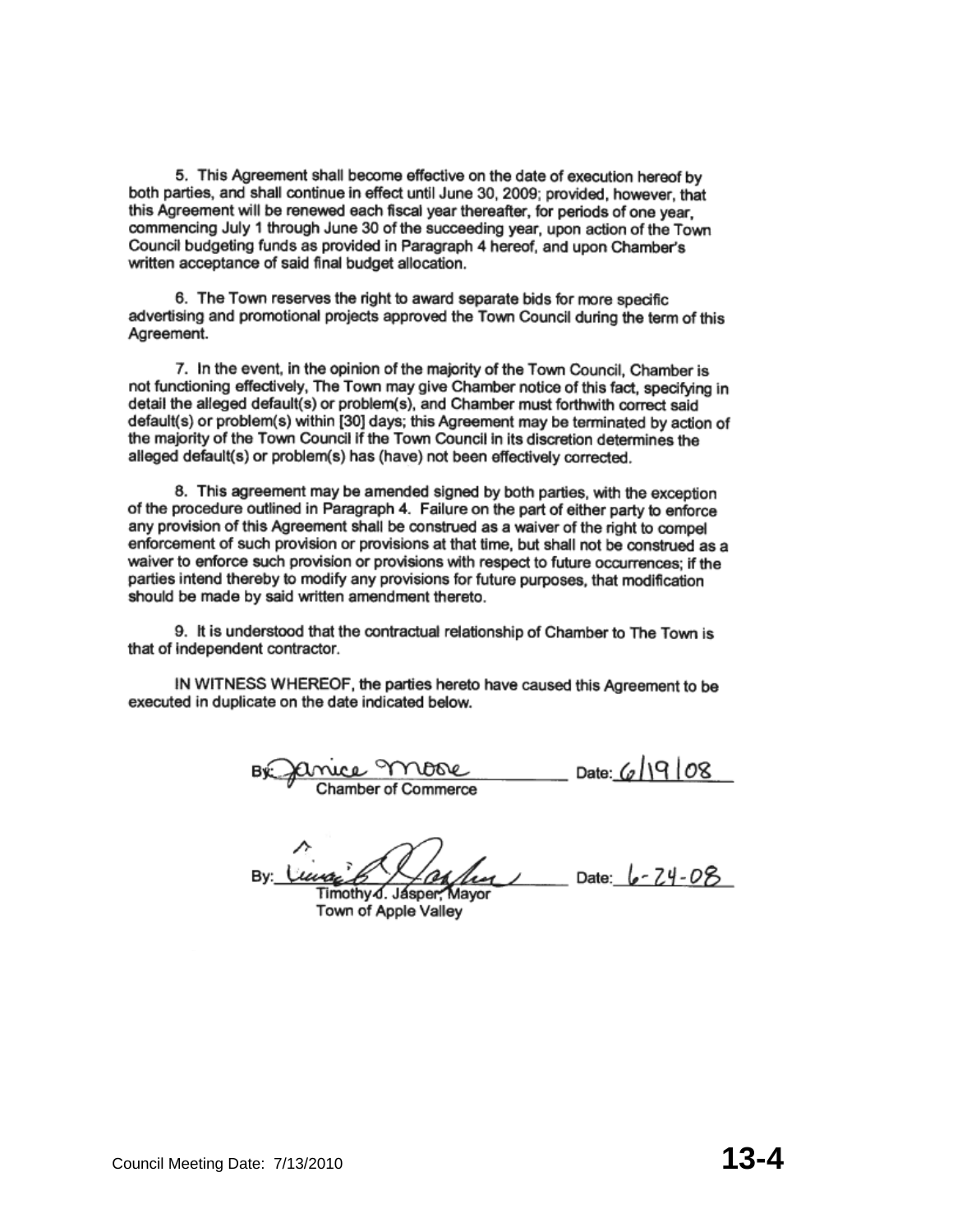Exhibit "A"

#### Performance Based Formula for Calculating Annual Chamber of Commerce Fee

- 1. A weighted average shall be used to calculate the annual fee. The fee will be calculated as follows:
	- a. Ten percent (10%) of the prior year's business license fee receipts; plus
	- b. Six and one-half percent (6.5%) of the prior year's Transient Occupancy Tax (Bed Tax) receipts; plus
	- c. One quarter percent (0.25%) of the prior year's sales tax receipts.
- 2. the first semi-annual installment due in July will be based upon the Town's latest estimates for the above three revenues; the second installment due in January will reflect the audited figures and may be more or less than the first installment, due to any variance between estimated and actual figures.
- 3. The annual fee will be rounded to the nearest hundred.
- 4. The above formula may be amended by Resolution of the Apple Valley Town Council.
- 5. The formula, outlined above, results in the sum of \$34,500 to be available to be paid to the Apple Valley Chamber of Commerce for Business Retention Services.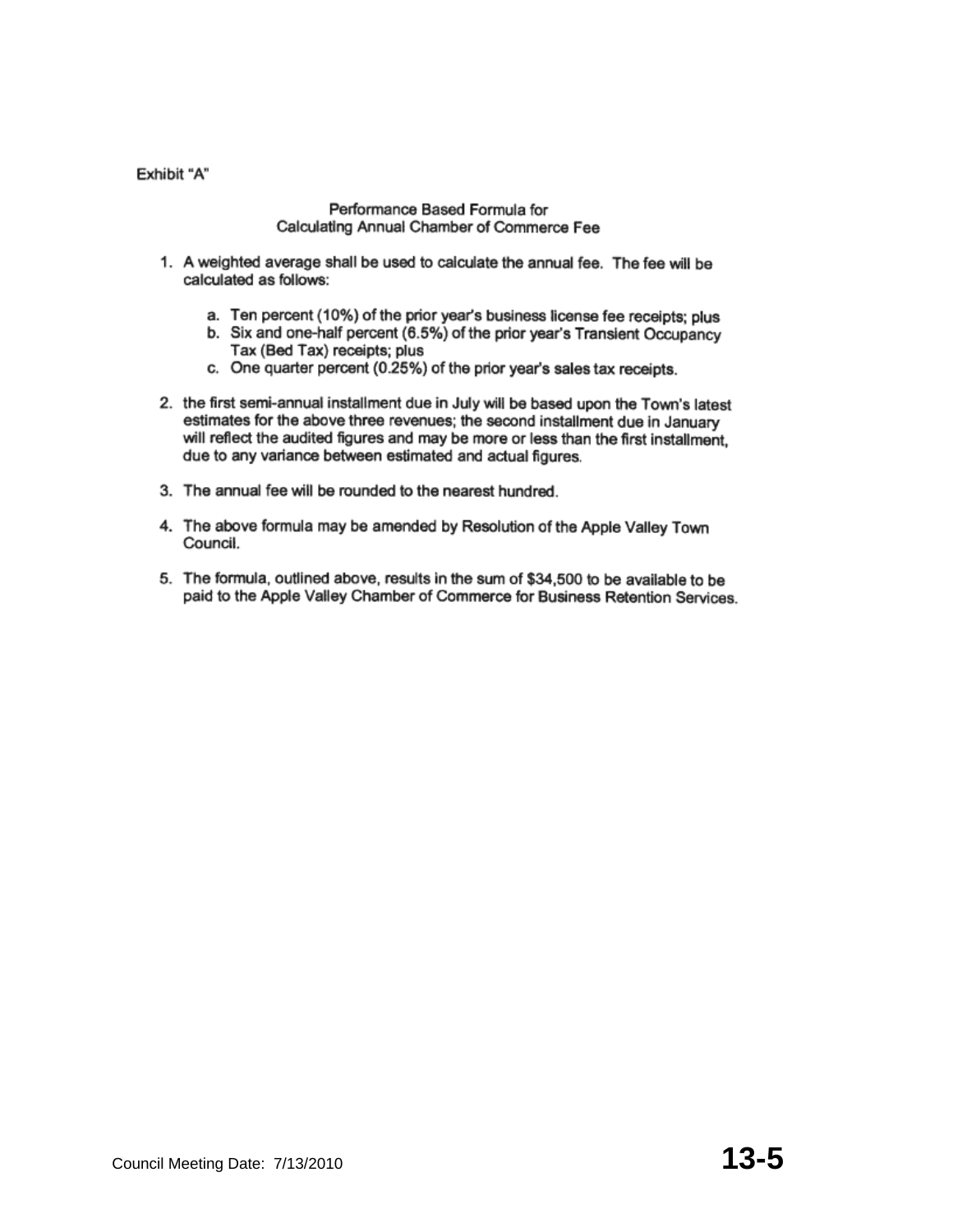July 7, 2010

Town of Apple Valley 14955 Dale Evans Parkway Apple Valley, CA 92307

Dear Honorable Mayor Allan and Members of the Town Council,

We present to you our proposal from our Chamber of Commerce to perform Business Retention Services to businesses located within the Town of Apple Valley. Using proven strategies to help build business especially in a soft economy, the Chamber will utilize the media, local vendors, business leaders, and unique community partnerships.

Understanding the Council's focus on working with business owners in a soft economy you will be pleased to see a priority in our proposal that invests in technology for business owners at little or not cost to the local business. We have the capability to assist businesses in designing a web site within minutes, launch an e-commerce shopping program and quickly introduce social marketing techniques.

Additionally, the Chamber has launched two additional web sites: "HighDesertEconomy.com" and "HighDesertBusinessDirectory.com" to regionally promote the Town and all businesses located in the Town. Expanding our on air radio shows in 2010 – 2011 will include "All Things Business" on TALK 960 AM as well as continuing our "Profiles In Business" radio show which began in 2007.

Thank you for the invitation to submit this proposal to you on behalf of our business community. I look forward to our partnership and to providing these essential services to our Town.

Sincerely,

Janice H. Moore

CEO / President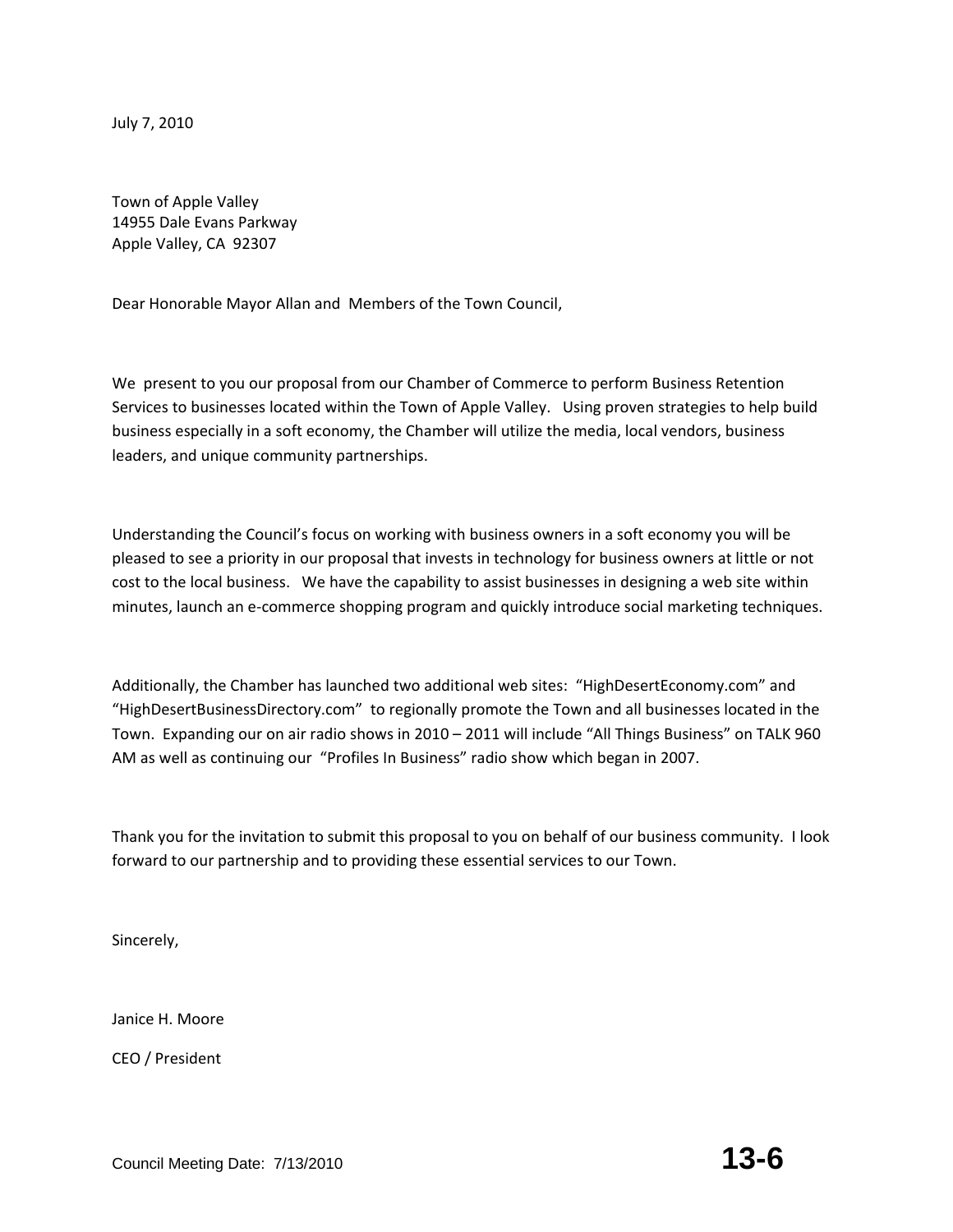|                                                                          | 2009        |
|--------------------------------------------------------------------------|-------------|
| <b>New Members</b>                                                       | 52          |
|                                                                          |             |
| <b>Dropped Members</b>                                                   | 79          |
|                                                                          |             |
| <b>Membership Count</b>                                                  | 394         |
|                                                                          |             |
| <b>Relocation Packets</b>                                                | 113         |
|                                                                          |             |
| <b>Grand Openings</b>                                                    | 28          |
|                                                                          |             |
| <b>Ambassador Hours</b>                                                  | 1,909       |
|                                                                          |             |
| Radio Hours                                                              | 48 Hours    |
| <b>Radio Spots</b>                                                       | 1,352 spots |
|                                                                          |             |
| <b>Classes</b>                                                           |             |
|                                                                          |             |
| CBS Radio "How To Grow Your Business In A                                | July        |
| Declining Market"                                                        |             |
| Leadership                                                               | 20 people   |
| <b>Quick Books for Beginners</b>                                         | July        |
| Business Owners Club - "Company Assessment"                              | July        |
| Business Owners Club - "Strategic Analysis"                              | August      |
| Business Owners Club - "Marketing, Communications<br>& Target Marketing" | September   |
| Business Owners Club - "Forecasting & Cash Flow"                         | September   |
| Business Owners Club - "Human Resources & Time                           | October     |
| Management                                                               |             |
| Business Owner's Club - "Business Plan & Financing"                      | October     |
| St. Mary Medical Center - "Health Care Reform"                           | August      |
| American Red Cross - "10th Annual Economic                               | September   |
| Summit                                                                   |             |
| Arbonne International - "Michael Clouse In the High                      | September   |
| Desert                                                                   |             |
| <b>CBS Radio "Business Building Seminar"</b>                             | September   |
| Capstone Consulting - Ben Elect Webinar                                  | $Jan-10$    |
| Small Business Financial Forum & Expo                                    | February    |
| Small Business Assistance Day                                            | March       |
| El Dorado Broadcasters - "How To Survive and<br>Thrive"                  | May         |
| San Joaquin Valley College Health Career Training                        | May         |
| <b>Capstone Consulting Educational Seminar</b>                           | June        |
|                                                                          |             |

Apple Valley Chamber of Commerce Year End Report to Council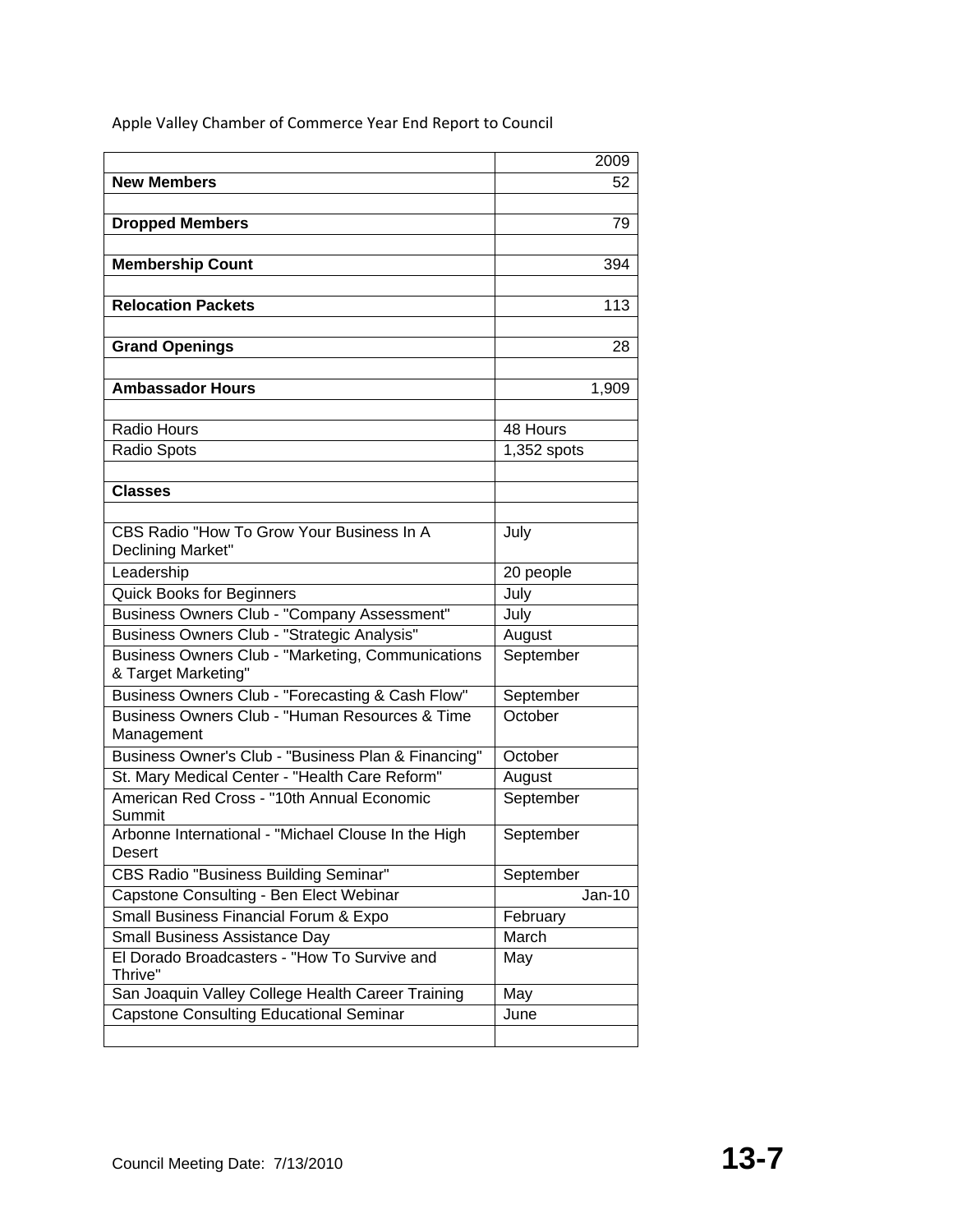| <b>Ribbon Cuttings / Ground Openings &amp; Mixers</b>     |                 |
|-----------------------------------------------------------|-----------------|
| UltraStar Cinemas All Chamber Mixer                       | July            |
| <b>Ultrastar media and Business Mixer</b>                 | July            |
| <b>AV Chamber Quick Connect</b>                           | July            |
| DCUW "School Tools Supply Drive"                          | August          |
| Desert Communities United Way Kick Off                    | August          |
| Parkway Dental Group Community BBQ                        | September       |
| Victor Valley College Eastside Public Safety Training     | September       |
| Center Neighborhood Reception                             |                 |
| <b>AV Chamber Quick Connect</b>                           | September       |
| Ross Dress for Less Grand Opening                         | October         |
| <b>Walgreen's Grand Opening</b>                           | October         |
| <b>Big Mike's Country Palace Grand Opening</b>            | October         |
| Apple Valley Farmers Market Grand Opening                 | October         |
| Dr. Mike's Family Practice Grand Opening                  | November        |
| Don's Baseball Card Store Ribbon Cutting                  | December        |
| JR's Catering Service Grand Opening                       | December        |
| Best Choice Animal Clinic Ribbon Cutting                  | January 1, 2010 |
| Desert Communities United Way Open House                  | January         |
| San Joaquin Valley College Ribbon Cutting Open            | January         |
| House                                                     |                 |
| <b>AV Chamber Quick Connect</b>                           | January         |
| <b>Dollar Tree Ribbon Cutting</b>                         | February        |
| Round Table Pizza Mixer                                   | February        |
| Alaska USA Federal Credit Union Grand Opening             | February        |
| Azusa Pacific University High Desert Center Grand         | March           |
| Opening                                                   |                 |
| Dr. Mungcal - Choice Medical Group Ribbon Cutting         | March           |
| <b>AV Chamber Quick Connect</b>                           | March           |
| <b>Coldwell Banker Commercial Anniversary Celebration</b> | April           |
| Victorville Veteran's Assistance Clinic Open House        | April           |
| Handy Equipment Tool and Party Rentals Ribbon Cutting     | April           |
| Victor Valley Women's Club Afternoon Tea                  | April           |
| <b>Print Mart Joint Chamber Mixer</b>                     | April           |
| Dr. Hansen Choice Medical Group Grand Opening             | April           |
| <b>Pipkin Dental Ribbon Cutting</b>                       | April           |
| Alaska USA Mortgage Company Open House                    | April           |
| Town of Apple Valley Animal Shelter Grand Opening         | May             |
| Lee & Associates Mardi Gras in May Mixer                  | May             |
| Athena Jean Salon & Day Spa Ribbon Cutting                | May             |
| Victor Valley College Solar Power Plant Grand Opening     | May             |
| <b>AV Chamber Quick Connect</b>                           | May             |
| Physicians of Choice Medical Group Meet & Greet           | May             |
| High Desert Plastic Surgery Associates Ribbon Cutting     | May             |
| Spring Valley Lake Country Club Open House                | June            |
| Rock Springs Retirement Home BBQ                          | June            |
| Don's Baseball Card Store Grand Opening                   | June            |

Apple Valley Chamber of Commerce Year End Report to Council (Continued)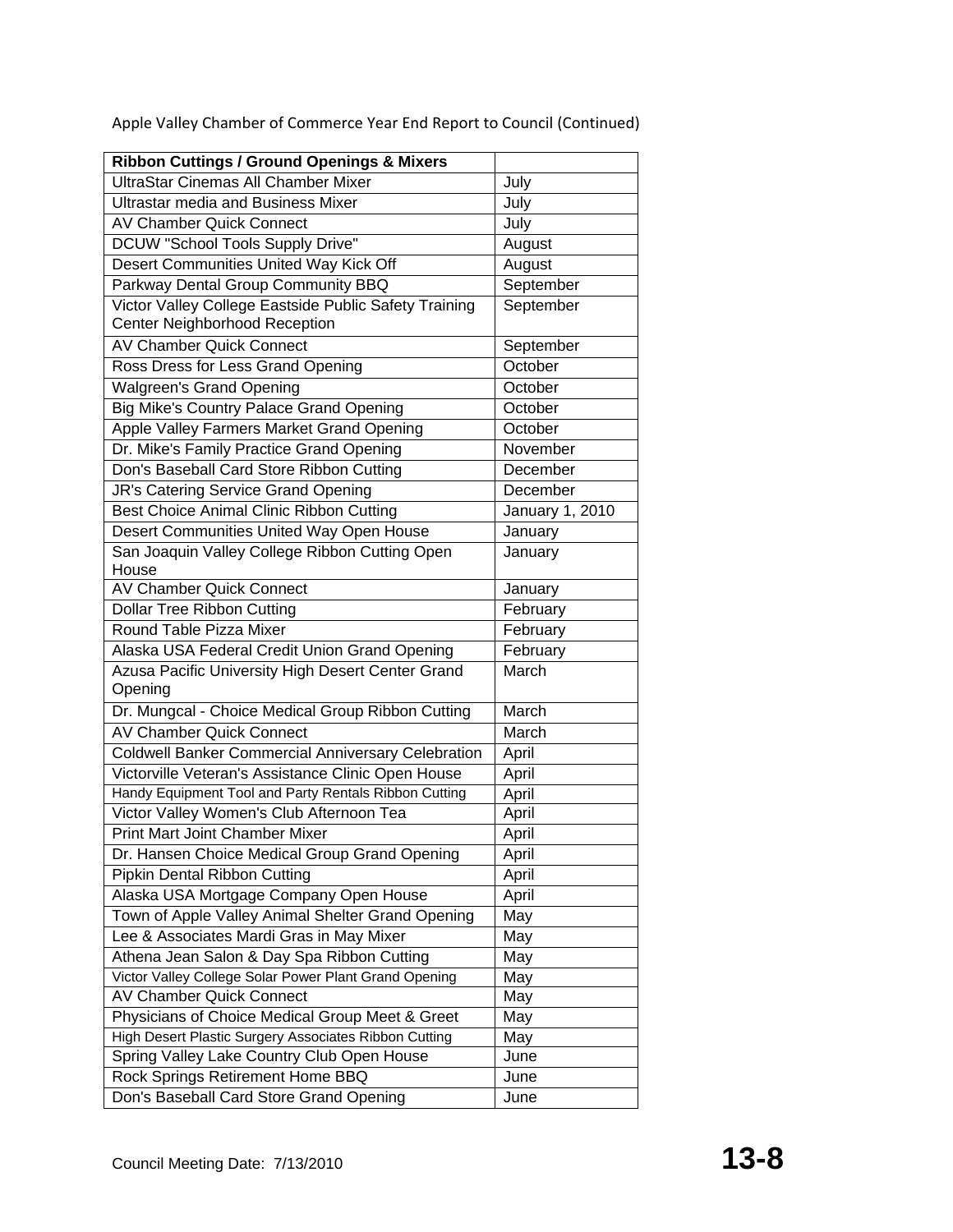| <b>Businesses and Organizations Using Chamber</b><br><b>Facilities</b> |  |
|------------------------------------------------------------------------|--|
| <b>Qual Valley Estates</b>                                             |  |
| PEO Women's Group                                                      |  |
| Apple Valley American Legion                                           |  |
| Apple Valley American Legion Women's Auxillary                         |  |
| <b>Desert Ranch Realty</b>                                             |  |
| <b>Inland Empire Small Business Development Center</b>                 |  |
| <b>Bickford &amp; Covington</b>                                        |  |
| St. Mary Medical Center                                                |  |
| Century 21                                                             |  |
| <b>AV Rotary Interact Club</b>                                         |  |
| <b>Apple Valley Rotary Club</b>                                        |  |
| <b>Victor Valley College</b>                                           |  |
| <b>Desert Communities United Way</b>                                   |  |
| High Desert Republican Women                                           |  |
| <b>High Desert Resource Network</b>                                    |  |
| Apple Valley American Little League                                    |  |
| <b>High Desert Therapuetic Massage</b>                                 |  |
| <b>Extreme Skin Rejuvenation</b>                                       |  |
| <b>Exit Realty Blaine &amp; Associates</b>                             |  |
| Mitsubishi Cement Company                                              |  |
| Victor Valley Women's Club                                             |  |
| <b>Axiom Media</b>                                                     |  |
| The Heart Link Network Meeting                                         |  |
| St. Mary Leadership Team                                               |  |
| <b>Healthy Apple Valley Classes</b>                                    |  |
|                                                                        |  |
| <b>Professional Development - Janice Moore</b>                         |  |
| Economic Development 101                                               |  |
| <b>Business Retention and Expanson</b>                                 |  |
| <b>Economic Development Credit Analysis</b>                            |  |

Apple Valley Chamber of Commerce Year End Report to Council (Continued)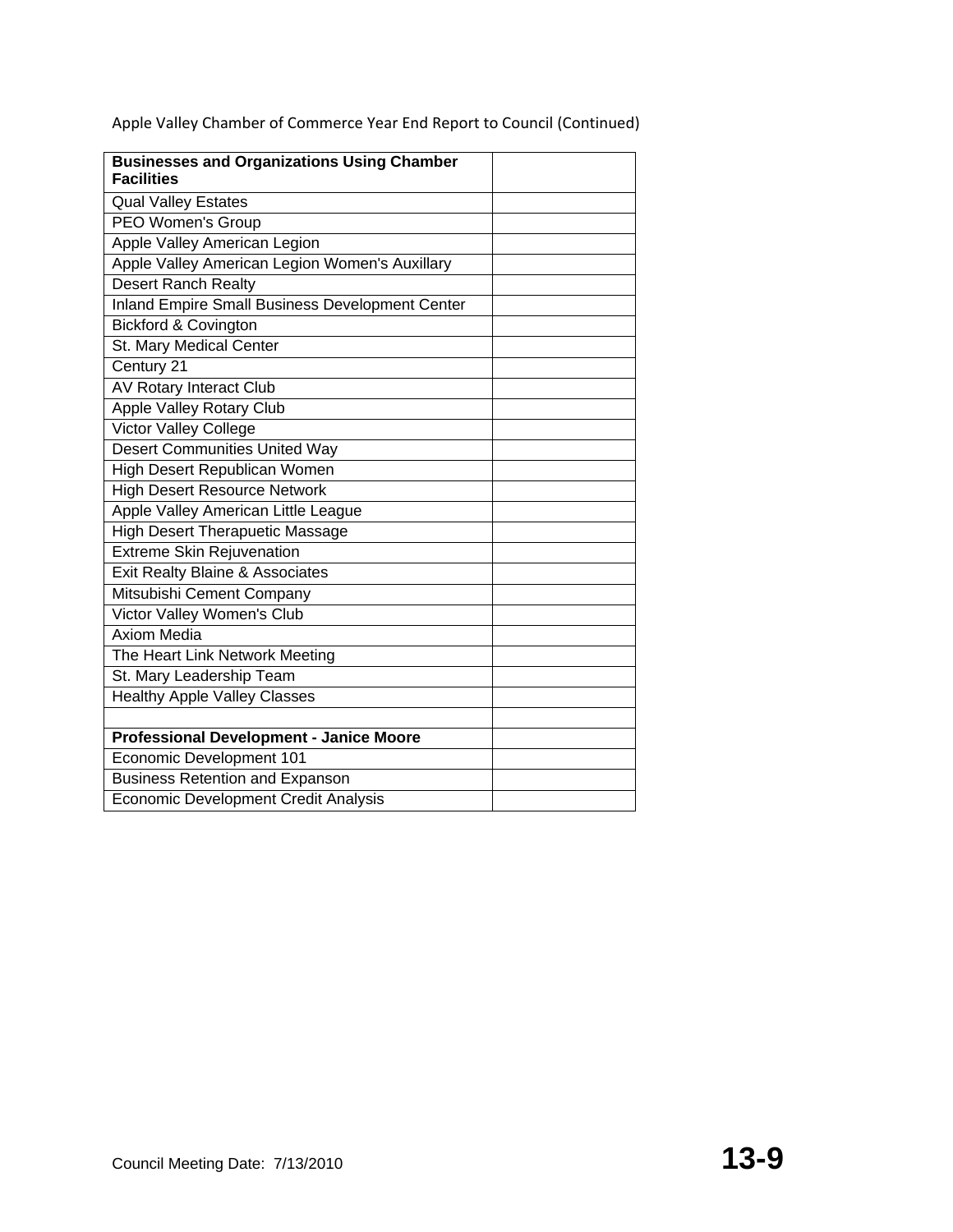# **Apple Valley Chamber of Commerce**

### **2009 ‐2010 Business Retention Contract Year End Review**

- **Twelve Monthly Luncheons**
- **Apple Valley Leadership Connection Program**
- **Chairman Awards Dinner**
- **Citizen of the Year Program**
- **Ground Breakings and Grand Openings**
- **Quick Connect and Business Mixers**
- **Apple Valley Village** 
	- o **Custom website skin to match new marketing materials**
	- o **Record 30 minute radio show on Stardust 910 AM and 20 ads of promo**
	- o **Associate Membership in two professional economic development organizations IEDC and CALED**
- **"All Things Business" Educational Series**
- **Scholarship to the AV Police Street Survival Training**
- **"Bringing Trigger Home to Apple Valley" FaceBook Site**
- **Apple Valley Leadership Connection Program**
- **Gathered signatures on petition for initiative to qualify on the November Ballot that "Prohibits State From Taking Funds Used for Transportation or Local Government Projects and Services"**
- **Professional Memberships in the International Economic Development Council (IEDC) and the California Association for Local Economic Development (CALED)**
- **Janice Moore, CEO attended professional development classes:**
	- o **Economic Development 101**
	- o **Economic Development Credit Analysis Course**
	- o **Business Retention and Expansion**
- **Stardust 910 AM "Profiles In Business" Radio Show weekly**
- **Assisting the Apple Valley Country Club in promotions of weekly specials**
- **Presented Candidate Forum for 59th State Assembly Candidates**
- **Provide advocacy issues and education on vital issues to the Town**
- **Operate www.yuccalomabridge.com web site**
- **Constant Contact email blast service**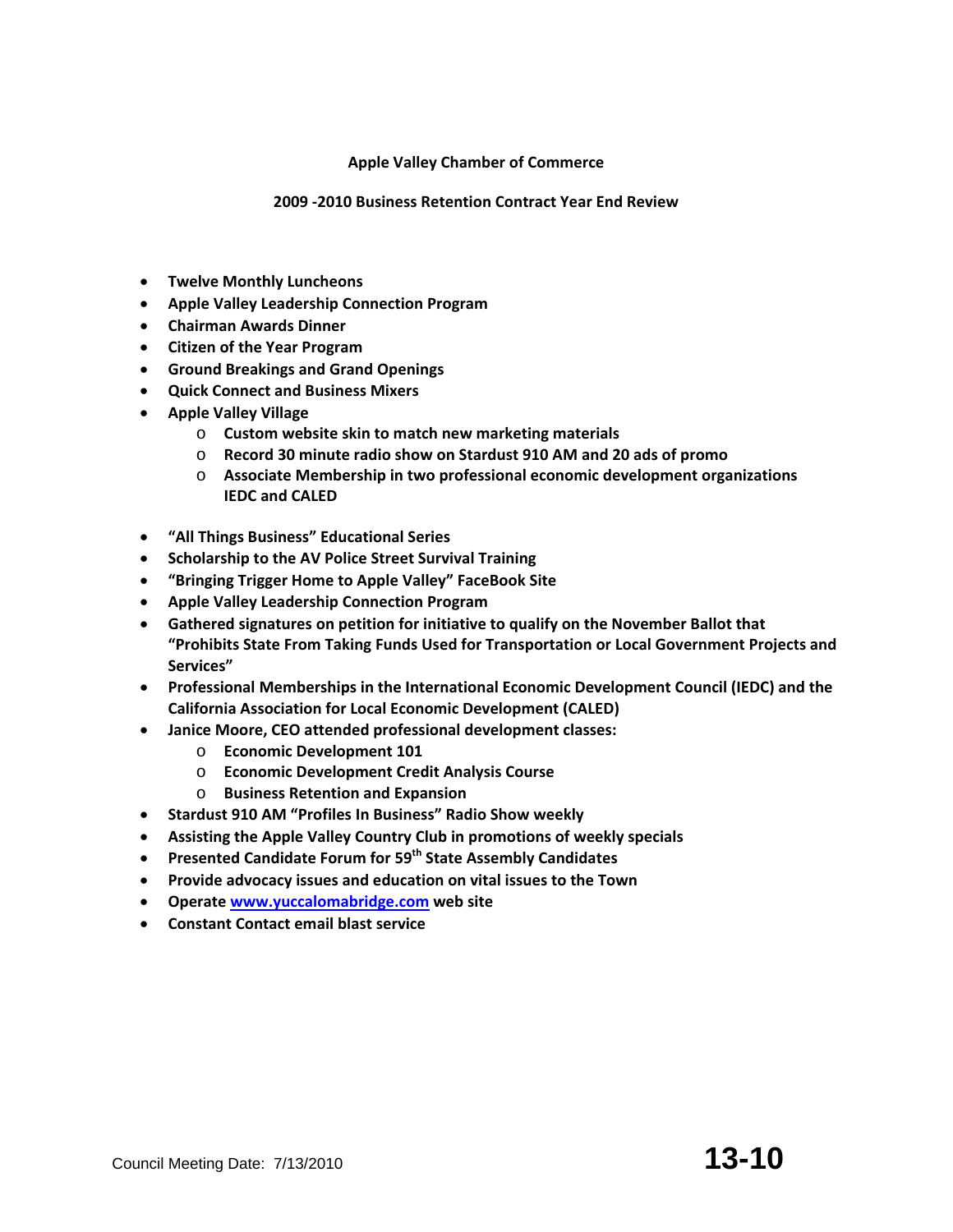# **Apple Valley Chamber of Commerce**

# **2009 ‐2010 Business Retention Contract Year End Review**

- **High Desert Franchise Fair**
- **"All Things Business" Talk 960 AM Weekly Talk Show**
- **Stardust 910 AM "Profiles In Business" Weekly Radio Show**
- **High Desert Economy.com**
- **HighDesertOnLineBusinessDirectory.com**
- **"Triggers Corral" Fun Raiser at HAN Event**
- **Apple Valley Village Support**
	- o **Continue Associate Memberships for Professional Development training in the IEDC and CALED**
	- o **Offer free WebPac Websites to all businesses in the Village**
- **Participating in VVEDA's application for an Enterprise Zone designation for all industrial and commercial areas in Apple Valley**
- **Continue Professional Development Training for Certification in Economic Development**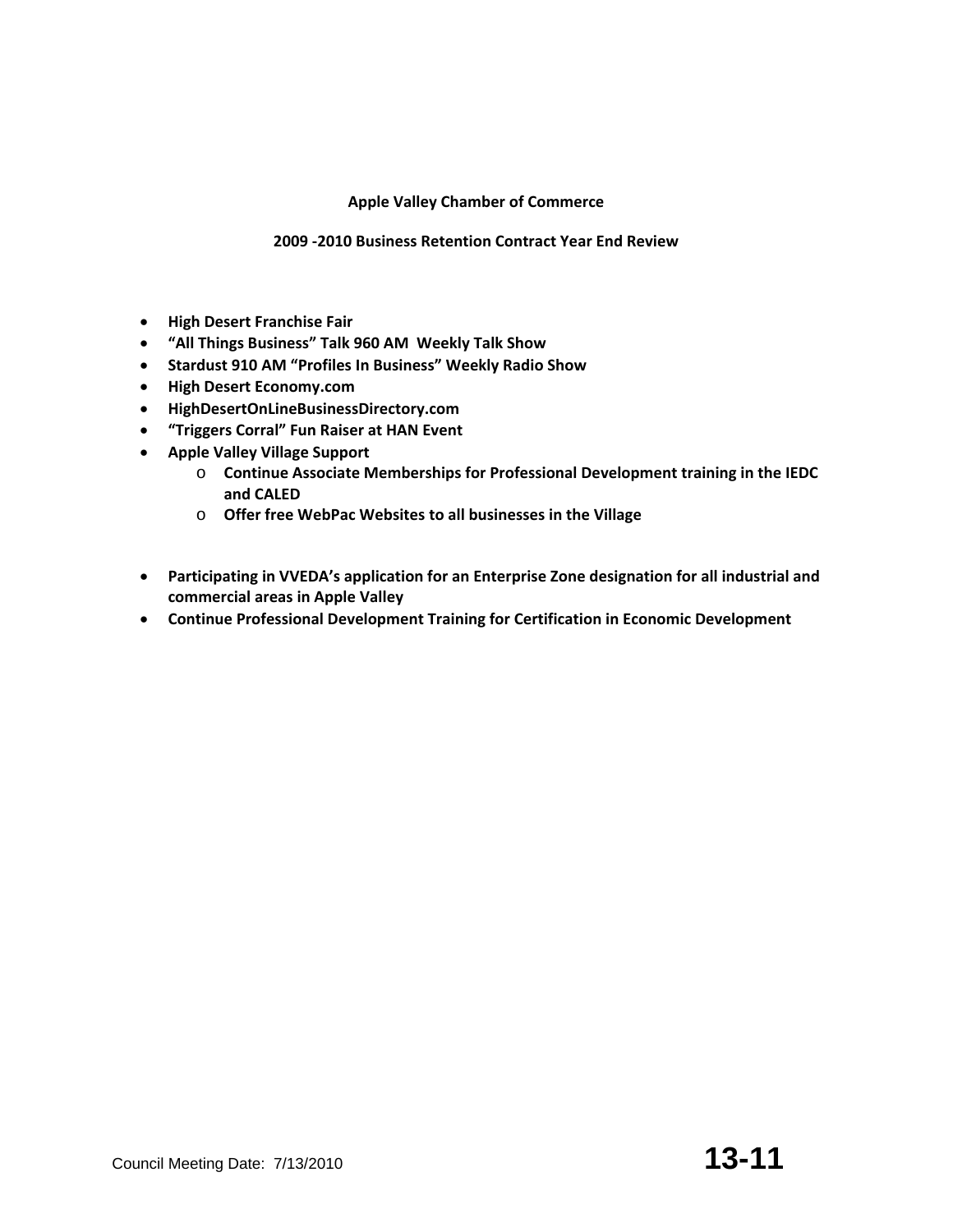# **Apple Valley Chamber of Commerce**

# **2010 ‐2011 Business Retention Contract**

- **High Desert Franchise Fair**
- **"All Things Business" Talk 960 AM Weekly Talk Show**
- **Stardust 910 AM "Profiles In Business" Weekly Radio Show**
- **High Desert Economy.com**
- **HighDesertOnLineBusinessDirectory.com**
- **"Triggers Corral" Fun Raiser at HAN Event**
- **Apple Valley Village Support**
	- o **Continue Associate Memberships for Professional Development training in the IEDC and CALED**
	- o **Offer free WebPac Websites to all businesses in the Village**
- **Participating in VVEDA's application for an Enterprise Zone designation for all industrial and commercial areas in Apple Valley**
- **Continue Professional Development Training for Certification in Economic Development**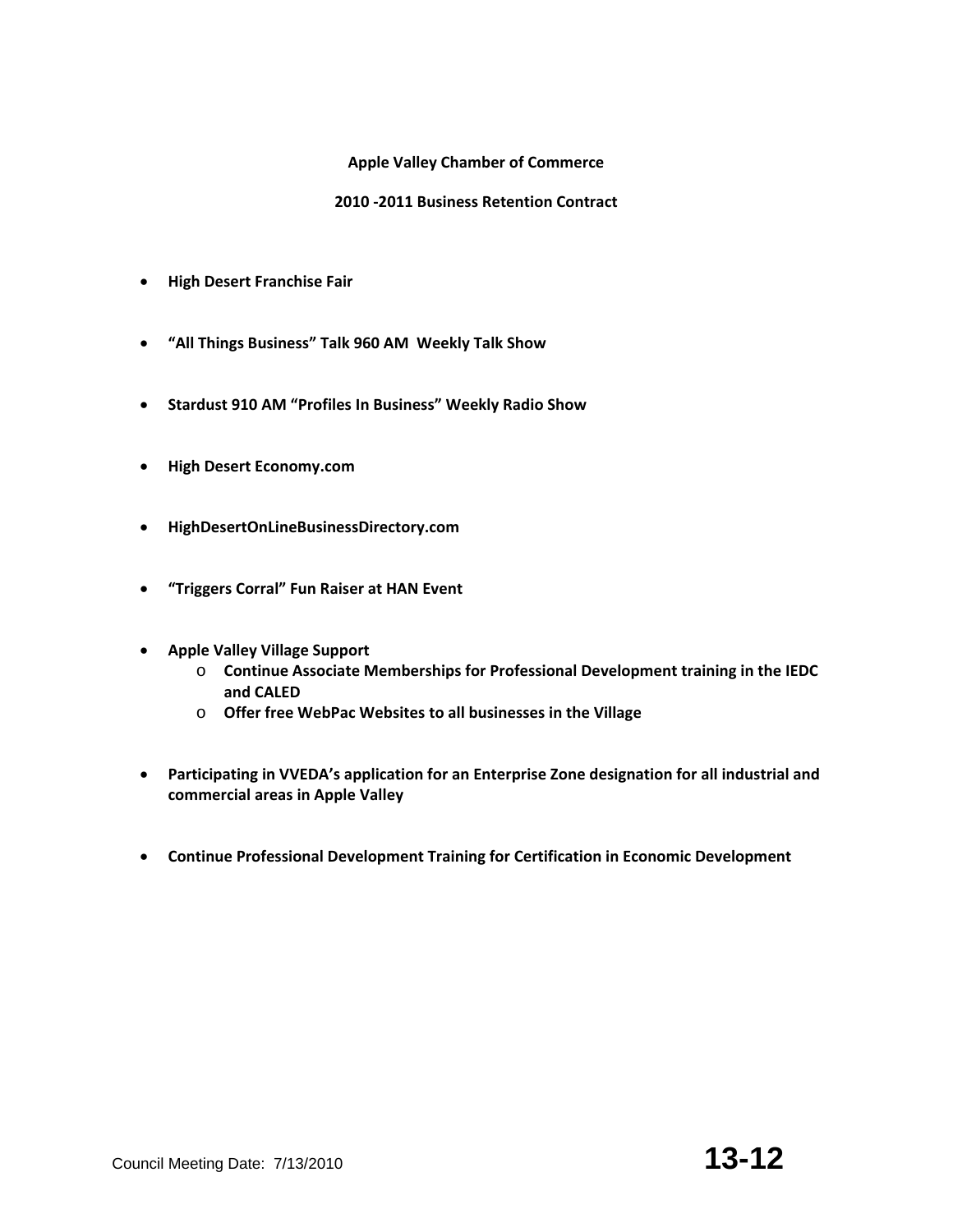|                                 |                       | <b>Apple Valley Chamber of Commerce</b>   |                                                                                                  |                                                                                             |          |                       |  |
|---------------------------------|-----------------------|-------------------------------------------|--------------------------------------------------------------------------------------------------|---------------------------------------------------------------------------------------------|----------|-----------------------|--|
|                                 |                       |                                           | Budget Proposal for 2010 - 2011 Budget Year                                                      |                                                                                             |          |                       |  |
|                                 |                       |                                           |                                                                                                  | General Revenues to be determined by the Town Finance Director Based on Previous Year Audit |          |                       |  |
|                                 |                       |                                           |                                                                                                  | Below is a weighted average example based on the Town's 2009 Audit                          |          |                       |  |
|                                 |                       |                                           |                                                                                                  |                                                                                             |          |                       |  |
|                                 |                       |                                           |                                                                                                  |                                                                                             |          |                       |  |
|                                 |                       | <b>WEIGHTED AVERAGE FORMULA:</b>          |                                                                                                  | <b>Town Revenue</b>                                                                         |          | <b>Chamber Budget</b> |  |
| 10% of Business License Fees    |                       |                                           |                                                                                                  |                                                                                             |          |                       |  |
|                                 |                       | Home Occupation Permit                    |                                                                                                  | \$231,000<br>\$8,700                                                                        |          | \$23,900              |  |
|                                 |                       |                                           |                                                                                                  |                                                                                             |          |                       |  |
|                                 |                       |                                           |                                                                                                  |                                                                                             |          |                       |  |
|                                 |                       | 6.5% of Transient Occupancy Taxes         |                                                                                                  | \$10,960                                                                                    |          | \$700                 |  |
|                                 |                       |                                           |                                                                                                  |                                                                                             |          |                       |  |
|                                 |                       |                                           |                                                                                                  |                                                                                             |          |                       |  |
|                                 |                       | .0025% of Sales Tax and Sales Tax-In Lieu |                                                                                                  | \$4,835,976                                                                                 |          | \$12,000              |  |
|                                 |                       | Total (Rounded to the nearest 100)        |                                                                                                  |                                                                                             |          | \$36,600              |  |
|                                 |                       |                                           |                                                                                                  |                                                                                             |          |                       |  |
|                                 |                       |                                           |                                                                                                  |                                                                                             |          |                       |  |
|                                 |                       |                                           |                                                                                                  | Budget Proposal Based on \$36,772 Statement of Work for Business Retention Services         |          |                       |  |
|                                 |                       |                                           |                                                                                                  |                                                                                             |          |                       |  |
|                                 |                       |                                           |                                                                                                  |                                                                                             |          |                       |  |
|                                 |                       |                                           | <b>Business Community Planning &amp; Advocacy</b><br>On-going Education & Training Opportunities |                                                                                             | \$10,000 |                       |  |
|                                 |                       |                                           |                                                                                                  |                                                                                             |          |                       |  |
|                                 |                       |                                           | <b>Media Buy to Promote Existing Businesses</b>                                                  |                                                                                             |          |                       |  |
|                                 | "Profile In Business" |                                           |                                                                                                  |                                                                                             |          |                       |  |
|                                 |                       | Stardust 910 AM Radio                     |                                                                                                  | \$125 per week for 52 weeks                                                                 | \$6,500  |                       |  |
|                                 |                       |                                           |                                                                                                  |                                                                                             |          |                       |  |
|                                 |                       | "All Things Business"                     |                                                                                                  |                                                                                             |          |                       |  |
|                                 | TALK 960 AM Radio     |                                           |                                                                                                  | \$150 per week for 52 weeks                                                                 | \$7,800  |                       |  |
|                                 |                       |                                           |                                                                                                  |                                                                                             |          |                       |  |
| <b>Technology and Marketing</b> |                       |                                           |                                                                                                  |                                                                                             |          |                       |  |
|                                 |                       |                                           | "HighDesertBusinessDirectory.com"                                                                |                                                                                             | \$3,075  |                       |  |
|                                 |                       |                                           |                                                                                                  | Free on-line business listing for all Apple Valley Businesses                               |          |                       |  |
|                                 |                       |                                           | "Web Pacs" for Apple Valley Village Businesses                                                   |                                                                                             | \$3,075  |                       |  |
|                                 |                       |                                           |                                                                                                  |                                                                                             |          |                       |  |
|                                 |                       | "HighDesertEconomy.com"                   |                                                                                                  |                                                                                             | \$3,075  |                       |  |
|                                 |                       | Marketing of our Region                   |                                                                                                  |                                                                                             |          |                       |  |
|                                 |                       |                                           |                                                                                                  |                                                                                             |          |                       |  |
| <b>Business Retention Staff</b> |                       |                                           |                                                                                                  |                                                                                             | \$3,075  |                       |  |
| <b>Total</b>                    |                       |                                           |                                                                                                  |                                                                                             | \$36,600 |                       |  |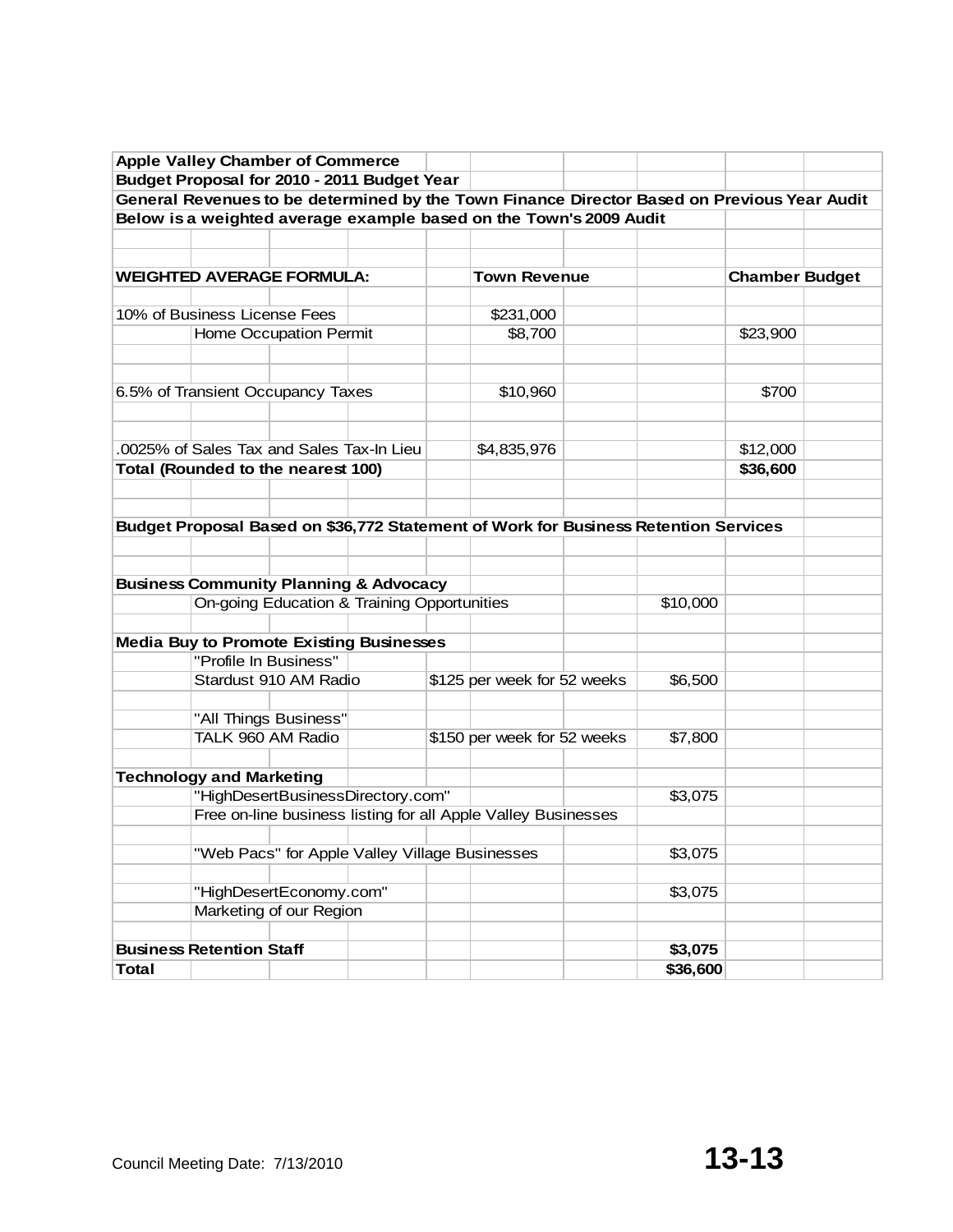# **CHAMBERS AND POLITICAL ACTION**

# **February 2008**

# **"IF YOU'RE NOT AT THE TABLE, YOU ARE PROBABLY ON THE MENU"**

#### **INTRODUCTION**

One of the most often talked about subjects for a local chamber is what role a chamber should play in local and state elections. There are legitimate discussions about the pros and cons of chambers endorsing candidates and forming political action committees to support those candidates. A very important aspect of that discussion though should be based on sound facts. The discussion should also answer the question: **"Does who is elected to office have the ability to influence the business climate of the members of your chamber of commerce?"** If the answer is yes, then a chamber should look at the menu of opportunities they have to influence the election. This paper will attempt to answer frequently asked questions about chambers involvement in the election process and provide the resources to get specific questions answered.

#### **RESEARCH**

The Western Area Chamber Executives is one of the largest Chamber Associations in the United States. A recent poll of Chambers showed a growing trend toward Chamber involvement in the political process:

- Of 295 Chambers surveyed, 87 endorse candidates for public office.
- Of 294 Chambers surveyed, 71 have a PAC.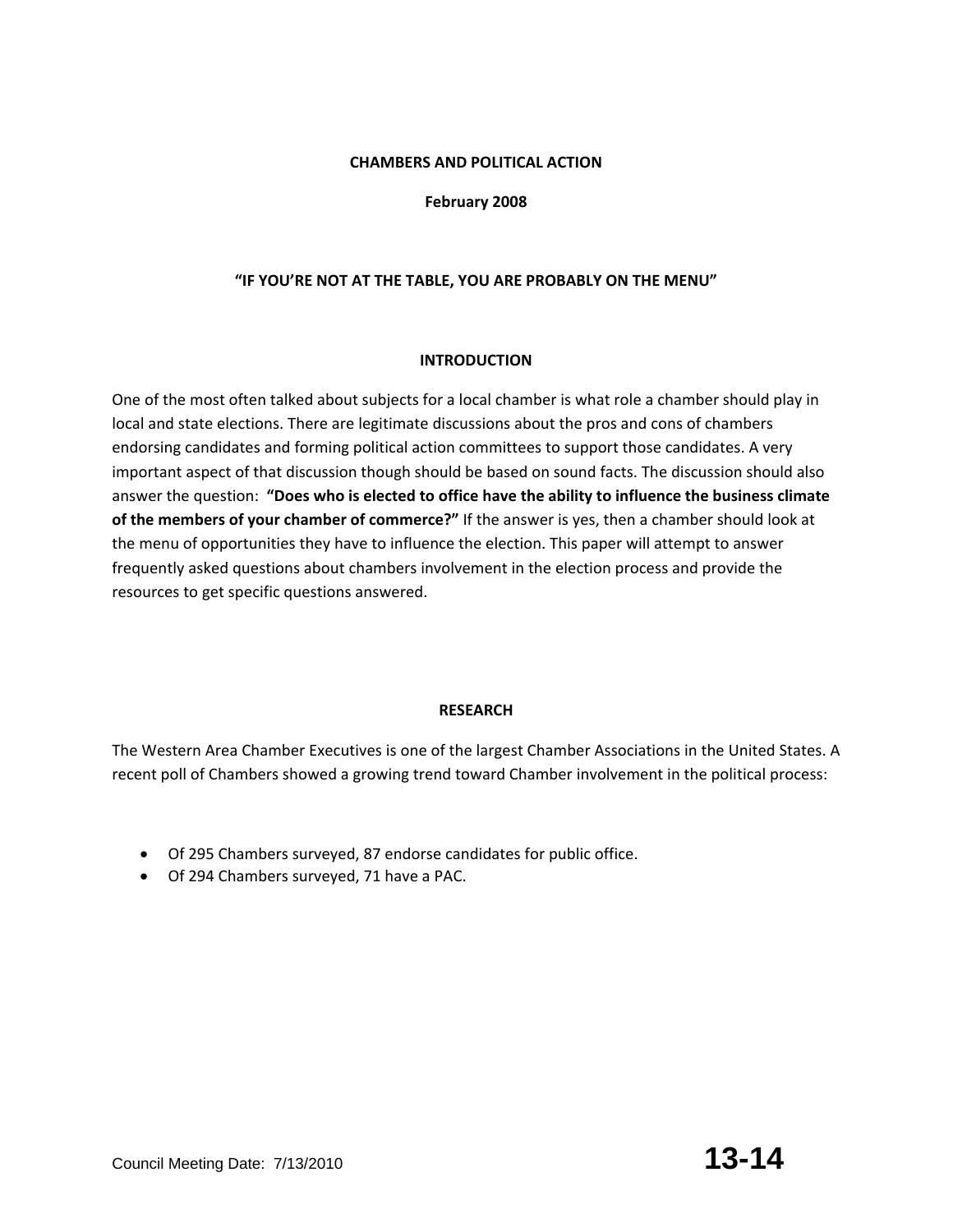# **FREQUENTLY ASKED QUESTIONS**

- 1. **Does a Chamber need to form a Political Action Committee (PAC) to endorse a candidate or issue?** No! Chambers can endorse candidates and issues without a PAC and can communicate their endorsement to their membership, and to the public through a press release or press conference. If the chamber intends to go beyond this and spend more than \$1,000.00 in doing so then the Chamber should form a PAC.
- 2. **Does a Chamber need to form a Political Action Committee to spend money to promote the candidate or issue that they have endorsed?** If you are going to spend dollars to promote your endorsement beyond your membership, the answer is yes, it is recommended that you form the appropriate PAC for your state. It is not appropriate to spend Chamber dollars directly to support your endorsement later in this report we will give you the contact information for your state. Also understand that there is a difference in the type of PAC you form if it is for candidates or issues only.
- 3. **Are there different rules for a Chamber involvement in Federal, State or Local elections?** There are definite differences. This report will deal with State elections only but do not assume that there are not different rules for local elections. Generally the City Clerks Office for City elections, The County Clerk for County elections and the School Board offices for School related issues is a great place to check. Almost all governmental websites now have their election regulations on line now.
- 4. **Can a Chamber contribute to a PAC formed by someone else?** Yes. Chambers can contribute to other PACs. As an example, in California, if Chamber uses member dues/donations (as opposed to using interest or other income) to make the contribution, they must apply the so‐called "first bite" rule, which says they may only make one political contribution each 5 years or risk turning the chamber into a political recipient committee, with reporting obligations. The best way around this is to attribute the contribution to interest or other income. Moreover, if they make contributions of \$10,000 or more in a calendar year, they trigger Major Donor reporting obligations.
- 5. **What is the difference between a PAC and an Independent Expenditure Committee?** A Political Action Committee is a committee that receives contributions from two or more persons in order to make contributions directly to candidates or issues that they support. There are rules in each state the limit the amount of money that can be contributed to a PAC or that a PAC may spend in a race either for a candidate or issue.

An Independent Expenditure Committee or IEC is technically considered a PAC but has very different rules on how much it can collect and spend. The main caveat for an IEC is that the expenditures must be done totally independent of the candidate. There are very stiff penalties for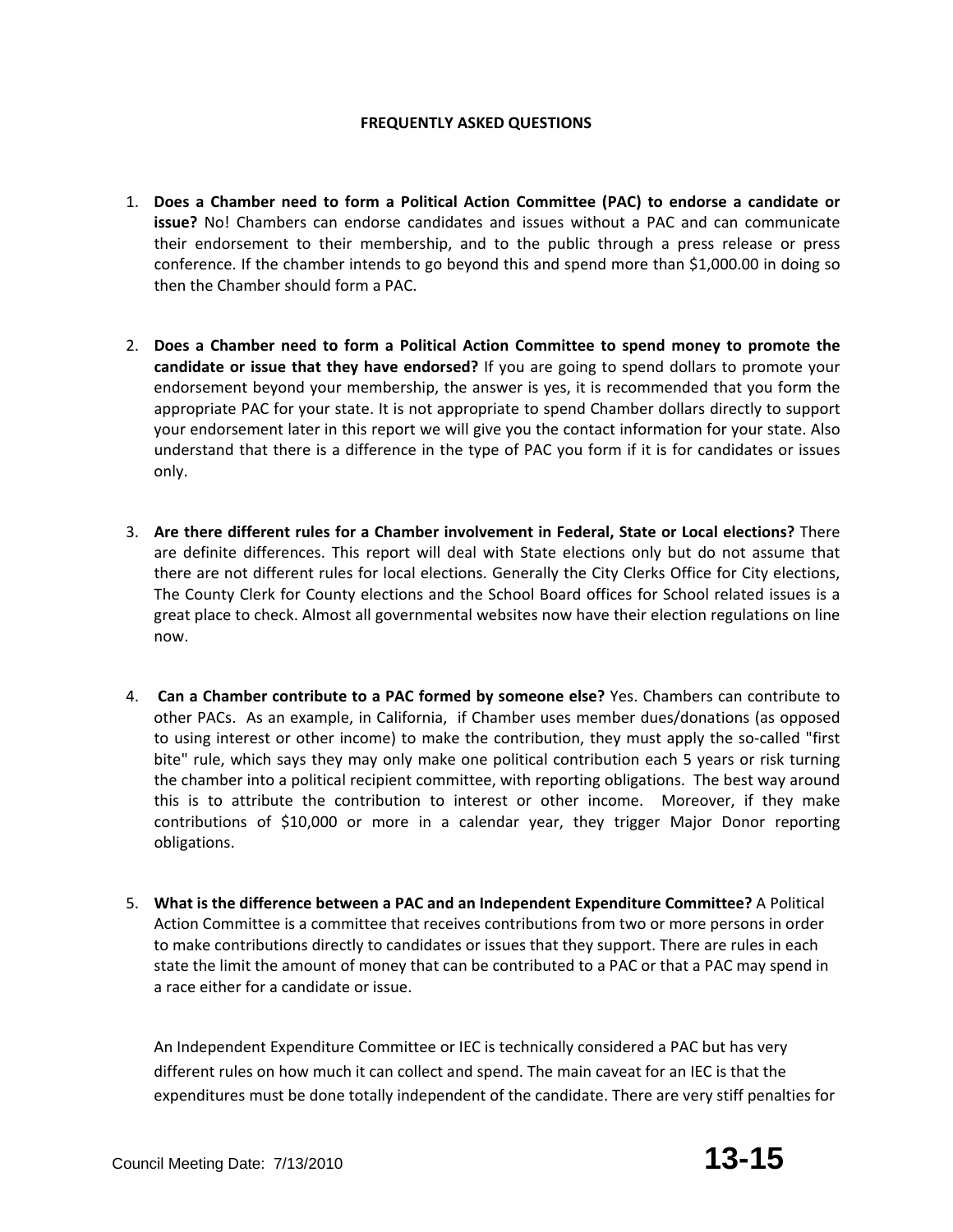violating that rule. An IEC may accept unlimited contributions from any source, and may make unlimited expenditures, but must file the appropriate disclosure reports.

- 6. **The Chamber is a not for profit. I thought not for profits were forbidden from political activities?** No. All nonprofits are not created equal. Chambers are nonprofits but have different rules about involvement than charitable nonprofits or 501C‐3s.
- 7. **Are there different kinds of PACS?** Yes, almost every state has provisions for PACs that fund candidates and those PACs that only are involved in issues. There are also provisions to have PACs that do both. Different states have different requirements so you may need to form separate PACs if you plan on funding candidates and issues.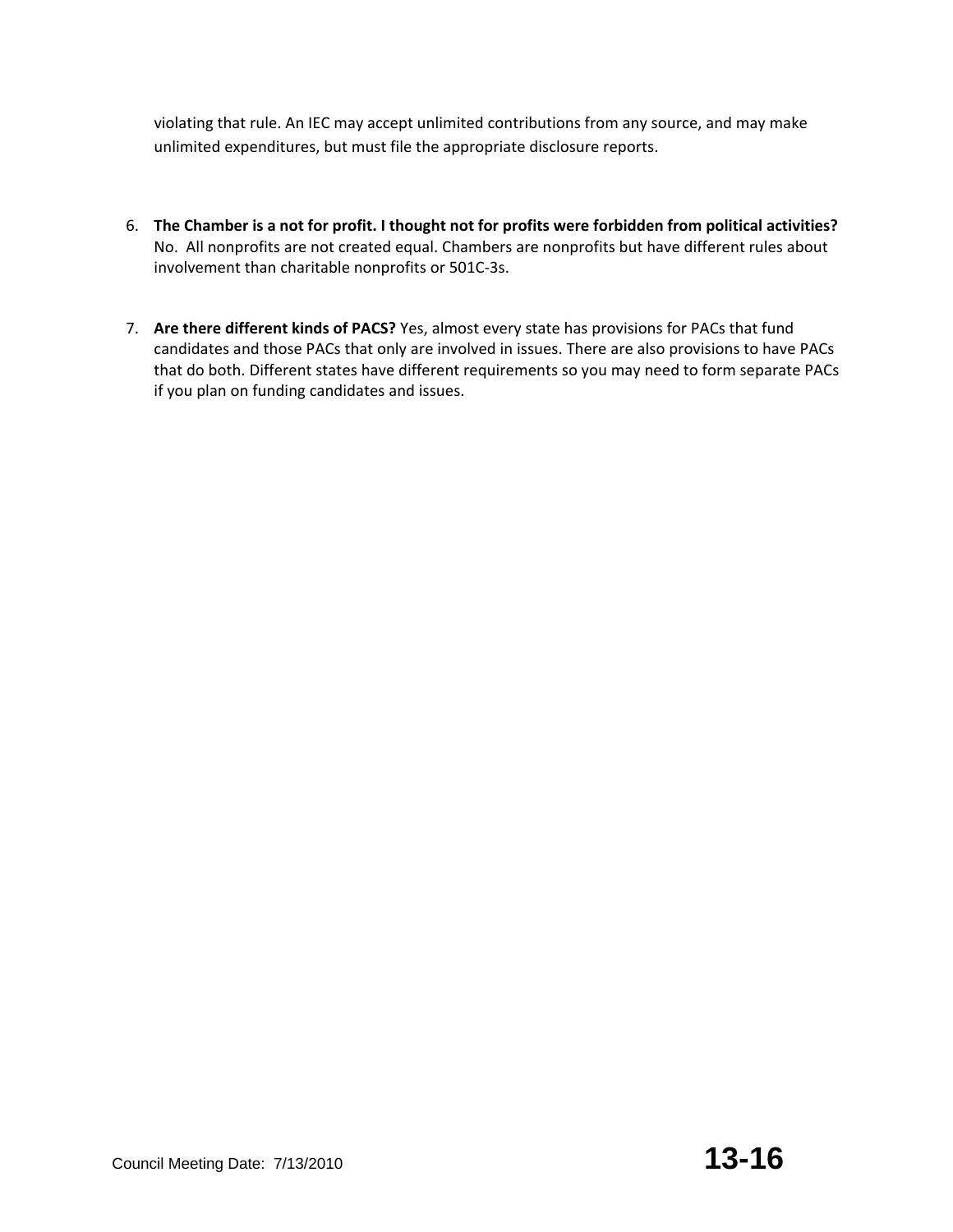#### **RESOURCES**

### **National Campaign Disclosure & Reporting Information:**

| Source                                         | <b>Web Address</b>                                |
|------------------------------------------------|---------------------------------------------------|
| IRS Political Organization Filing Requirements | www.irs.gov/newsroom/article/0,,id=103480,00.html |

# **National PAC Internet Resources:**

| Source                                        | <b>Web Address</b>                                            |
|-----------------------------------------------|---------------------------------------------------------------|
| <b>Federal Election Commission Disclosure</b> | www.fec.gov/finance/disclosure/disclosure_data_search.shtml   |
| <b>Federal Election Committee</b>             | www.fec.gov/                                                  |
| National Conference of State Legislatures:    | http://www.ncsl.org/programs/legismgt/ABOUT/contriblimits.htm |

# **Arizona Campaign Disclosure & Reporting:**

| Source                     | <b>Web Address</b> |
|----------------------------|--------------------|
| Arizona Secretary of State | www.azsos.gov/     |

# **Arizona PAC Internet Resources:**

| <b>Source</b>                                                     | <b>Web Address</b>                                                     |
|-------------------------------------------------------------------|------------------------------------------------------------------------|
| Arizona Secretary of State<br><b>Campaign Contribution Limits</b> | www.azsos.gov/election/2008/info/campaign_contribution_limits_2008.htm |

# **California Campaign Disclosure & Reporting:**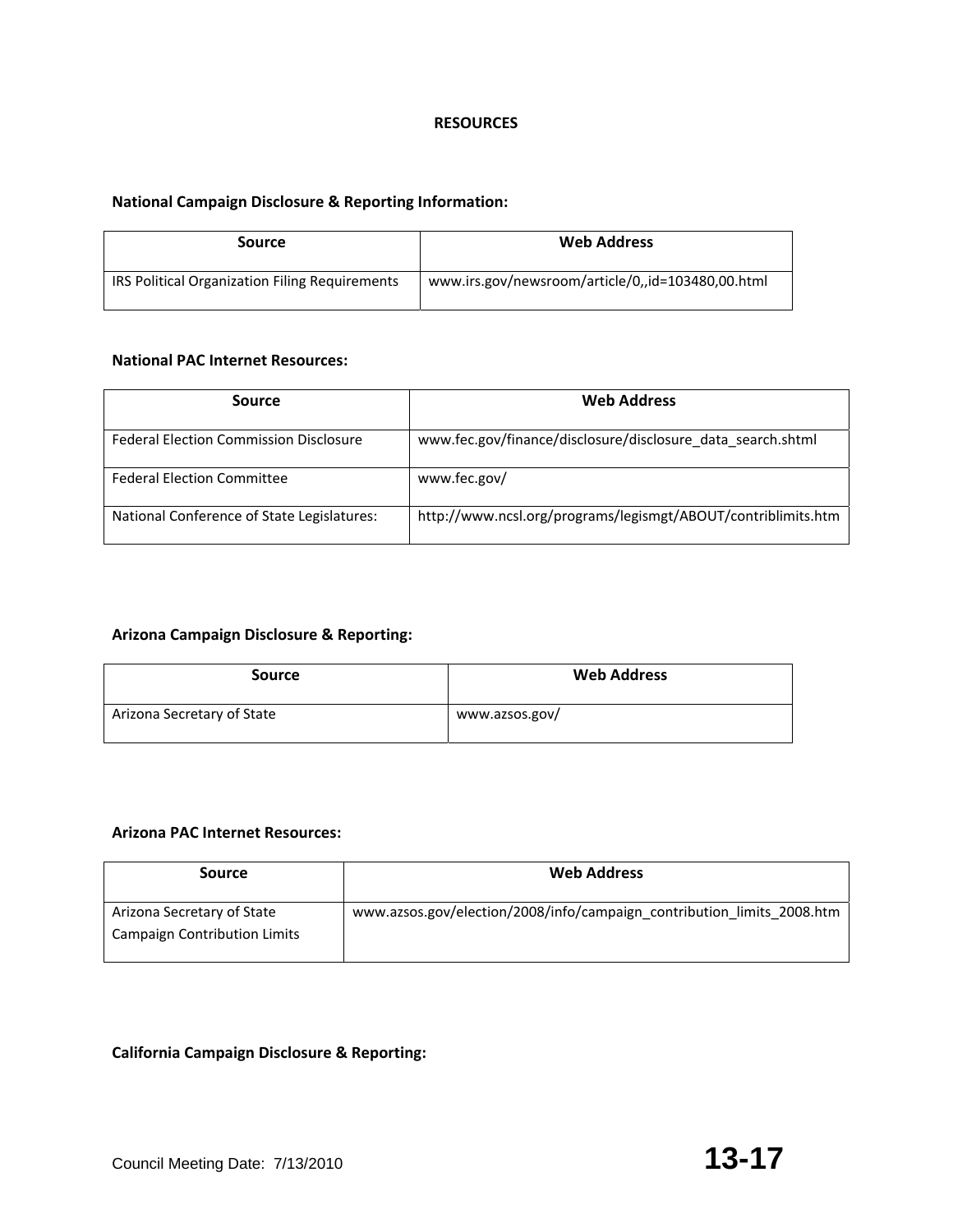| Source                                                                                   | <b>Web Address</b>          |
|------------------------------------------------------------------------------------------|-----------------------------|
| California Automated Lobbyist and Campaign<br>Contribution and Expenditure Search System | http://cal-access.ss.ca.gov |
| <b>Fair Political Practices Committee (FPPC)</b>                                         | www.fppc.ca.gov             |
| Secretary of State Political Reform                                                      | www.sos.ca.gov/prd/prd.htm  |

# **California PAC Internet Resources:**

| Source                         | <b>Web Address</b> |
|--------------------------------|--------------------|
| California Chamber of Commerce | www.calchamber.com |

# **Colorado Campaign Disclosure & Reporting:**

| Source                                                                    | <b>Web Address</b>                                      |
|---------------------------------------------------------------------------|---------------------------------------------------------|
| Colorado Secretary of State                                               | www.sos.state.co.us/                                    |
| Secretary of State Rules Concerning Fair<br><b>Campaign Practices Act</b> | www.sos.state.co.us/pubs/rule making/campaign adopt.htm |

# **Nevada Campaign Disclosure & Reporting:**

| Source             | <b>Web Address</b>                                        |
|--------------------|-----------------------------------------------------------|
| Secretary of State | http://sos.state.nv.us/elections/party/ped/PACRegForm.pdf |

# **Oregon Campaign Disclosure & Reporting:**

| Source | <b>Web Address</b> |
|--------|--------------------|
|        |                    |